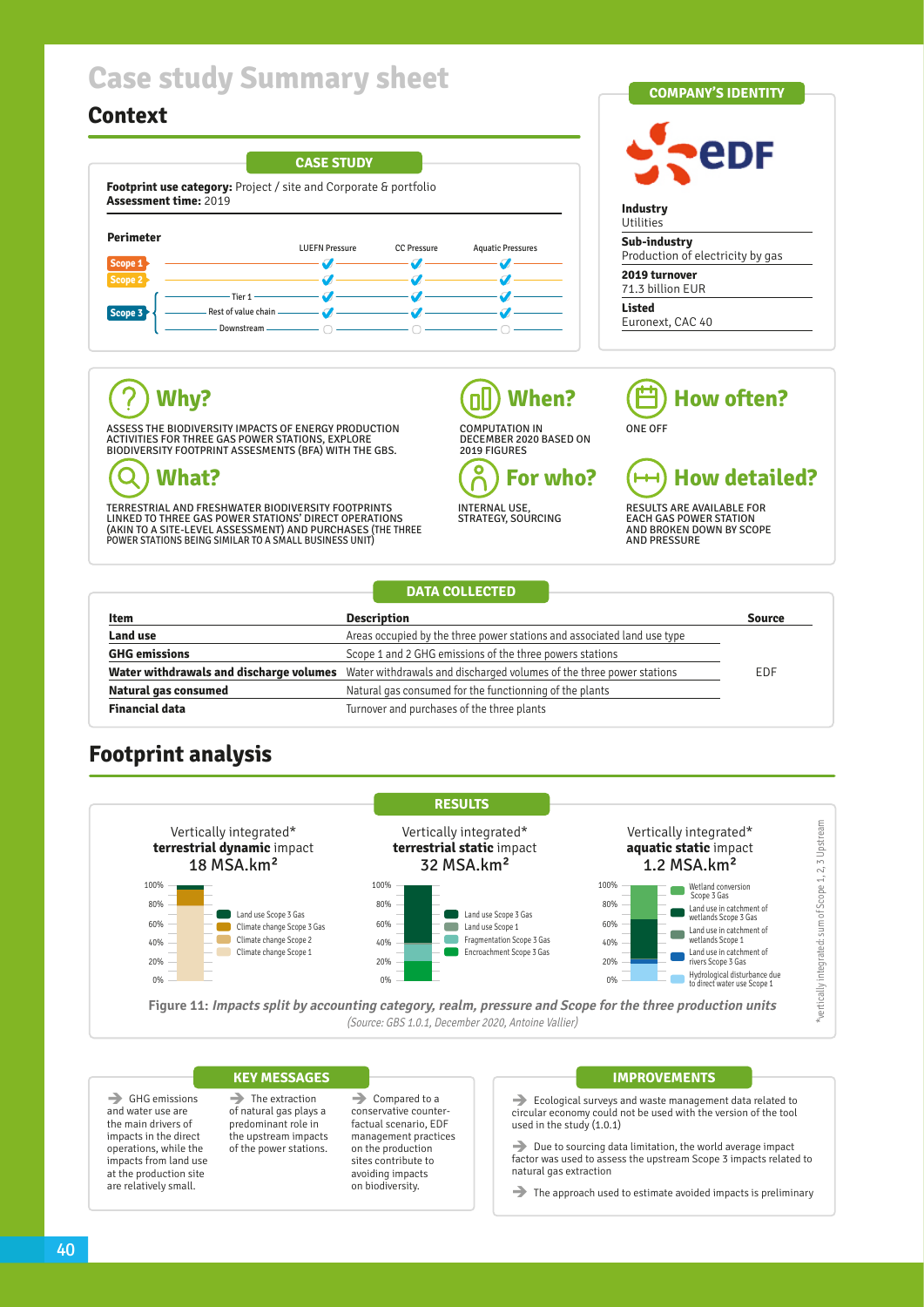## 3.1 EDF

## 3.1.1 Context and objectives

EDF is interested in better understanding how a biodiversity footprint methodology can be applied to its activity of electricity generation. This case study is part of a broader analysis where different tools are tested and compared. EDF has been very active in managing biodiversity on its production sites $(1)$ , using the GBS is an opportunity to broaden its biodiversity analysis to the supply chain.

For CDC Biodiversité, this case study is an opportunity to test and reinforce the GBS for the electricity sector. It is expected that carbon-intensive energy production types are significant contributors to the climate change pressure. Using the GBS allows the assessment of other pressures and the identification of impact hotspots in the supply chain.

The assessment focuses on three natural gas power plants owned and managed directly by EDF in mainland France. Relying exclusively on natural gas combustion, they produce electricity fed into the French continental network. In 2019, they represented 2.2 % of installed capacities of EDF in France. In 2019 electricity produced with gas represented 2% of total EDF SA production<sup>(2)</sup> in mainland France. Detailed production characteristics per site are presented by Table 16.

The temporal perimeter is the year 2019. The assessment covers direct operations (Scope 1), non-fuel energy purchases (Scope 2) and upstream impacts (Upstream Scope 3). Downstream impacts were not evaluated.

The case study has two main objectives. The first one is the identification of impact hotspots considering Scope 1, Scope 2 and upstream Scope 3. The second one is the exploration of the concept of "avoided impacts".

The first objective involves the core use of the GBS methodology. The interest is to see how it applies to one type of power generation technique. It fits within a broader work of CDC Biodiversité aiming at building an electricity production module that will provide biodiversity impact factors for different energy production techniques. The second objective is more innovative. It is to compare the lower impacts associated to the active biodiversity management implemented by EDF to a counterfactual to assess "avoided impacts".

## 3.1.2 Methodology

The methodology for this case study follows the typical framework of a BFA. Table 17 provides an overview of the data collected and where they fit within the assessment.

**For Scope 1**, land use and fragmentation are assessed using surface areas per land use type. The data provided by EDF for land use types corresponds to the EUNIS framework<sup>(3)</sup>. CDC Biodiversité and EDF built a correspondence to translate the EUNIS habitats inventoried into GLOBIO land use types. As a first approximation, hydrological disturbance due to water use was assessed using water (net) consumption data only (see **Results and discussion** below for a discussion on water withdrawals). The associated GBS's basin-level impact factors were applied (Escaut, Durance and Moselle). Seawater withdrawals were ignored since the impacts on marine biodiversity were excluded from the perimeter (the GBS 1.0.1 being unable to cover them). The onsite GHG emissions during natural gas combustion were used to assess the impacts due to climate change. The other pressures are not assessed.

**For Scope 2**, climate change related pressures are assessed using GHG emissions. Other pressures are evaluated based on electricity purchases amounts (in practice, the land occupation, water use, etc. related to average French electricity generation were not available in the GBS 1.0.1 and will be available after the release of the GBS's electricity module).

**For upstream Scope 3**, impacts associated to the natural gas supply are evaluated based on the annual amount of natural gas consumed (in Nm<sup>3</sup>). The (default) global GBS' impact factor is applied given that the sourcing location is unknown. For other materials, monetary purchases of various goods and services as provided by EDF are used. CDC Biodiversité associated each purchase to an EXIO-BASE industry.

EDF has implemented specific land management practices on its (Scope 1) production sites with the aim of preserving biodiversity. For example, when possible, forest areas are conserved. For open areas, late mowing is preferred. These practices were put in place before the assessment, and it is considered that gains already occurred in the past. However, **avoided impacts** i.e. the negative impacts prevented compared to a counterfactual scenario can be assessed. The counterfactual scenario here is defined as the implementation of usual management methods without any effort in relation to biodiversity.

The assessment of avoided impacts is limited to the land use and fragmentation pressures due to the lack of time and, partly, of data. In principle, other pressures could also be covered by also considering water use, pesticides use or even greenhouse gas emissions linked to land management. For land use, the counterfactual is Urban area with an associated MSA of 5%.

<sup>(1)</sup> See https://www.edf.fr/en/the-edf-group/taking-action-as-a-responsible-company/corporate-social-responsibility/biodiversity#act4nature

<sup>(2)</sup> See [https://www.edf.fr/en/the-edf-group/dedicated-sections/investors-shareholders/financial-and](https://www.edf.fr/en/the-edf-group/dedicated-sections/investors-shareholders/financial-and-extra-financial-performance/edf-group-s-facts-and-figures)[extra-financial-performance/edf-group-s-facts-and-figures](https://www.edf.fr/en/the-edf-group/dedicated-sections/investors-shareholders/financial-and-extra-financial-performance/edf-group-s-facts-and-figures) 

<sup>(3)</sup> European Nature Information System,<https://eunis.eea.europa.eu/>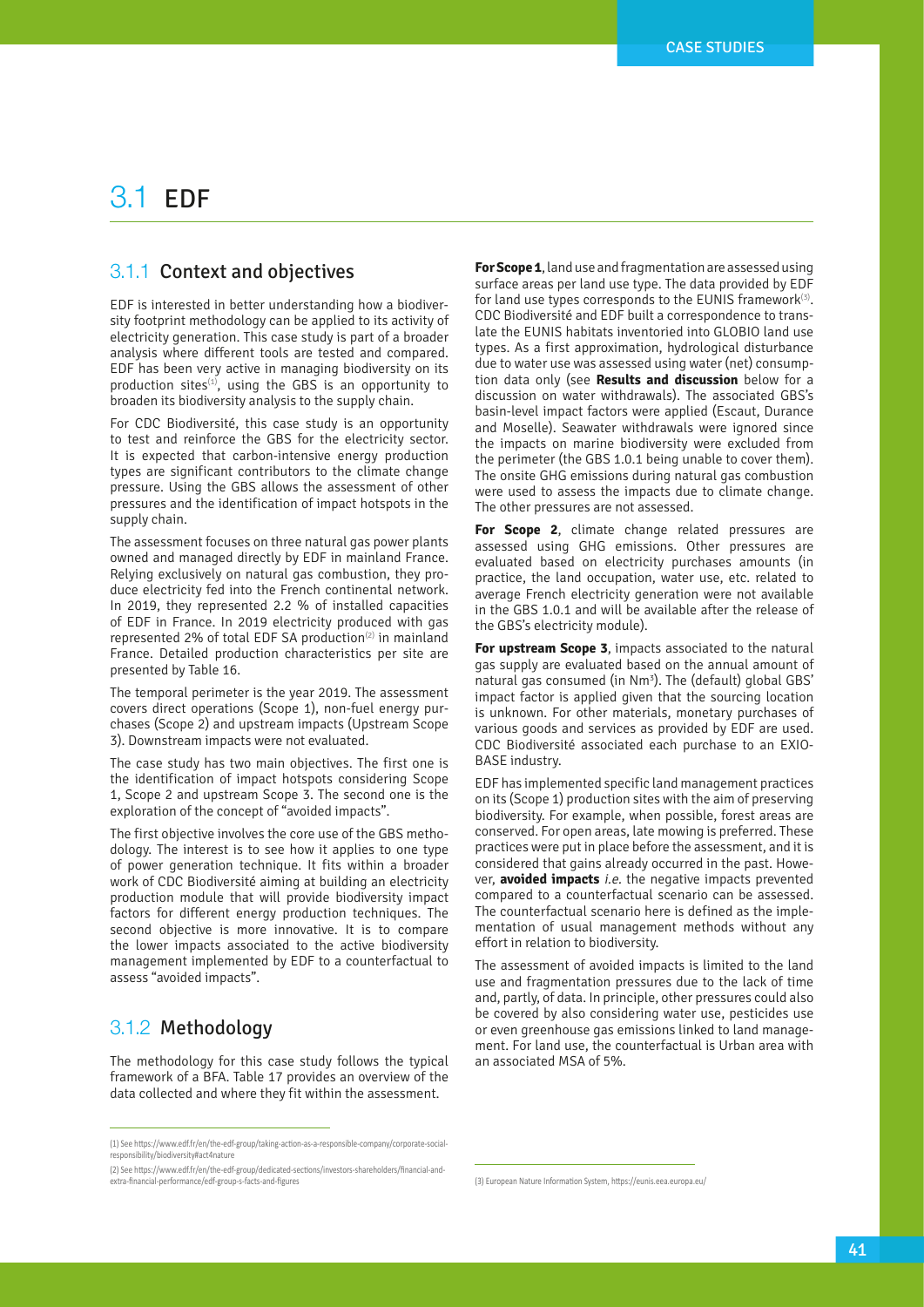## 3.1.3 Results and discussion

### a **MAIN RESULTS**

The overall results are presented by Table 18.

The vertically integrated, i.e. combined Scope 1, 2 and upstream Scope 3, terrestrial dynamic impacts - periodic gain/loss or flow of impacts - of the three production units are 18 MSA.km². The terrestrial static impacts - accumulated negative impact or stock of impacts $(1)$  are 32 MSA.km². The total aquatic static impacts are 1.2 MSA.km². Aquatic dynamic impacts are not included as the methodology is being improved for these impacts.

Figure 11 identifies the main impact hotspots for each pressure and Scope. Regarding the terrestrial dynamic impacts, Scope 1 impacts due to climate change, from the gas combustion, are largely preponderant, followed by the climate change impacts due to the upstream Scope 3 extraction of natural gas. The impacts related to Land use conversion due to natural gas extraction is notable. Regarding the terrestrial static impacts, spatial pressures associated to the extraction of natural gas are largely predominant. The impacts from land use at the production site level (Scope 1) are comparatively low. Finally, on the aquatic static compartment, the picture is more contrasted. There is also a preponderance of impacts related to the upstream Scope 3 extraction of natural gas, and the Scope 1 impacts related to hydrological disturbance due to direct water use are noticeable (around 17% of vertically integrated impacts).

Results regarding avoided impacts are presented by Table 19. EDF management prevents on average about 15% of its impacts related to Scope 1 spatial pressures compared to the counterfactual scenario for all three sites. These encouraging figures highlight the positive potential of dedicated measures in favour of biodiversity. Encouraging EDF's suppliers (upstream Scope 3 in Figure 11) to replicate these measures and implement impact reduction actions would further contribute to limiting its biodiversity impact.

#### **B LIMITATIONS AND IMPROVEMENTS**

The assessment has several limitations and room for improvement.

Not all available data could be used. For instance, ecological survey of wall lizard populations at the Bouchain site could not be used since a single-species ecological survey without knowledge of optimal population size cannot be translated into MSA. Data on positive waste management or circular economy were not considered either due to GBS limitations. Some pressures were not evaluated for Scope 1 (see Table 17). Finally, it should be noted that the oil and gas module of the GBS has not yet been evaluated by third

(1) As usual in GBS 1.1 assessments, climate change static impacts have not been assessed due to GBS methodological limitations. This explains a relatively low static impact compared to the dynamic impact.

party experts. The main concepts and assumptions related to the oil and gas module are presented in section 2.2 of this report.

Hydrological disturbance due to direct water use was estimated only based on consumption data computed as discharges subtracted to withdrawals. The impacts of withdrawals could be assessed with further developments of the GBS.

The world average impact factor was used to assess the upstream Scope 3 impacts related to natural gas extraction. Improving the underlying methodology for assessing these impacts appears to be a priority. For purchases, a good tracing with the identification of specific countries of origin or given extraction site would allow to enhance the impact calculation.

Regarding avoided impacts, the evaluation of the fragmentation is simplified by not considering roads crossing the natural patches. On Martigues site, only a fraction of the entire site (almost 50 ha) is necessary to produce electricity but in the counterfactual scenario, the entirety of the site (and not only the area used for electricity production) was considered as urban area (MSA: 5%) which overestimates avoided impacts.

### 3.1.4 Lessons learnt

The assessment identifies major impact hotspots related to EDF three production sites' vertically integrated footprint. While, as expected, the impacts related to climate change due to Scope 1 GHGs emissions are significant (Figure 11), the study highlights the importance of the impacts related to the extraction of natural gas.

The actions implemented by EDF to avoid impacts on biodiversity could also be quantified. In this respect, this case study is an opportunity for CDC Biodiversité to move forward on the concept of avoided impacts. The definition of a counterfactual scenario and the calculation of the related impact variation on a concrete case illustrates the capacity of the GBS to perform this type of analysis but also highlights the difficulty of its generalisation. A collective approach would make it easier to provide the necessary work force and the consensus for the systematisation of this type of sectoral analysis.

For this study, data availability was satisfactory overall. Indeed, most of the data used were already collected by the company for other reporting purposes (e.g. climate reporting).